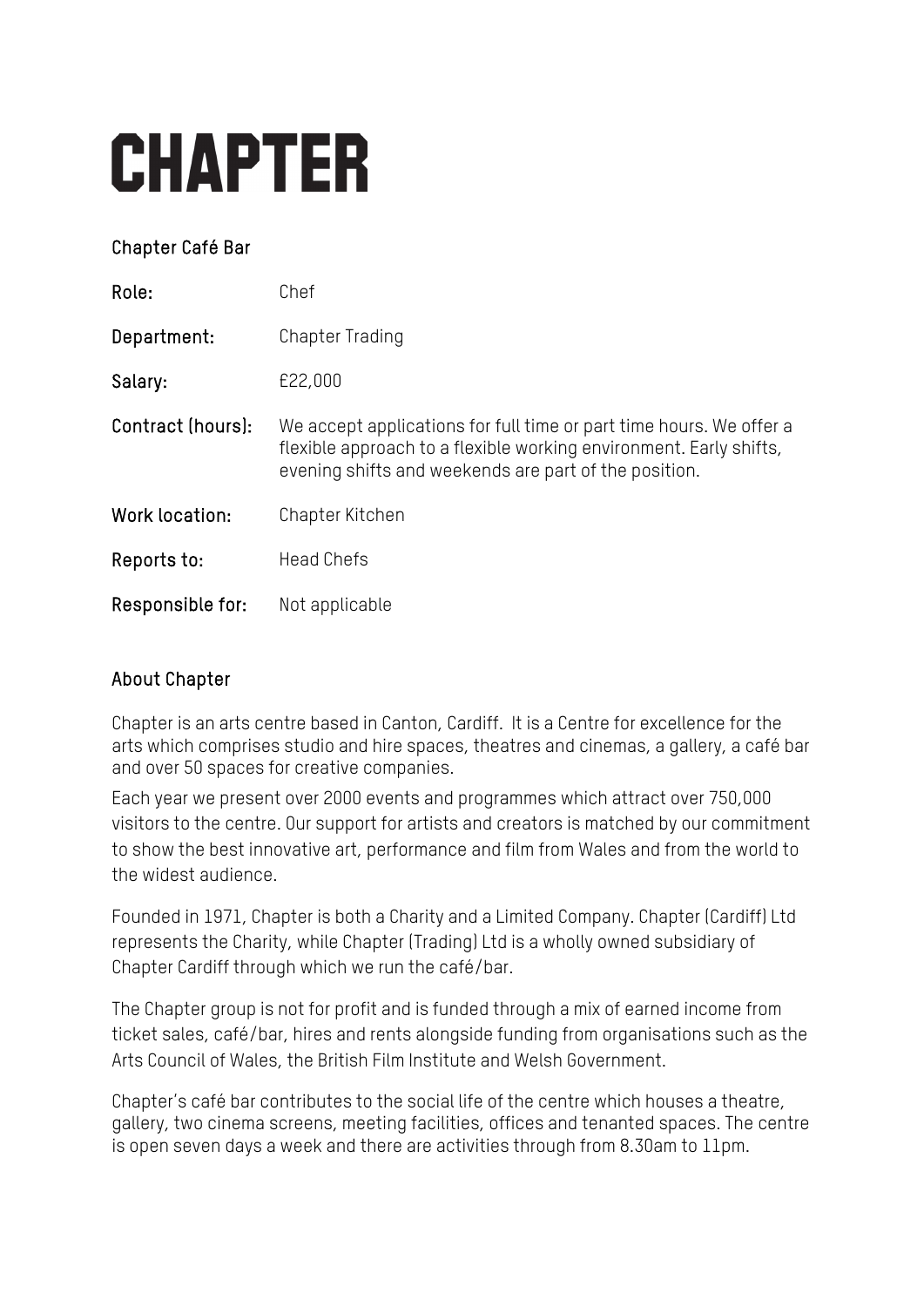Chapter's kitchen operates from 9am to 8.30pm and offer a varied menu from breakfast through lunch and dinner and covers hospitality menus for meeting and conferences

Chapter employs about 80 people and has a turnover of c.£3.5 million per year.

We are employee focused, through benefits, policies and practices.

#### Job Purpose

To be part of a team of chefs in the Chapter kitchen dedicated to providing a highquality, cost-effective menu for the café-bar and hospitality service. As part of the team you will continually strive for excellence, maintain a clean and safe environment, help deliver targeted profit levels, control waste and help maintain the highest standards of kitchen hygiene.

## Main Duties and Responsibilities

- Prepare and cook the menu at Chapter, which is all cooked from scratch.
- Take a proactive approach to maintaining high standards of service in a busy kitchen
- Support, learn and implement menus, bringing ideas for the specials board, outside of the daily menu.
- Can work to prepare food for a variety of dietary needs
- Work in a clean and tidy environment observing good food safety practice.

## PERSON SPECIFICATION

**ESSENTIAL** 

- Knowledge of health & safety and food hygiene regulations, with a current hygiene qualification.
- Experience in a busy kitchen.
- Good food knowledge and food preparation skills
- Understanding of a variety of dietary needs, vegan, vegetarian, food allergies etc and the work requirements to control cross contamination
- Ability to work in an environment which can be pressured at times.

#### DESIRABLE

- Qualified to NVQ Level 2 or equivalent.
- Ability to communicate in Welsh

## ABOUT THE BENEFITS